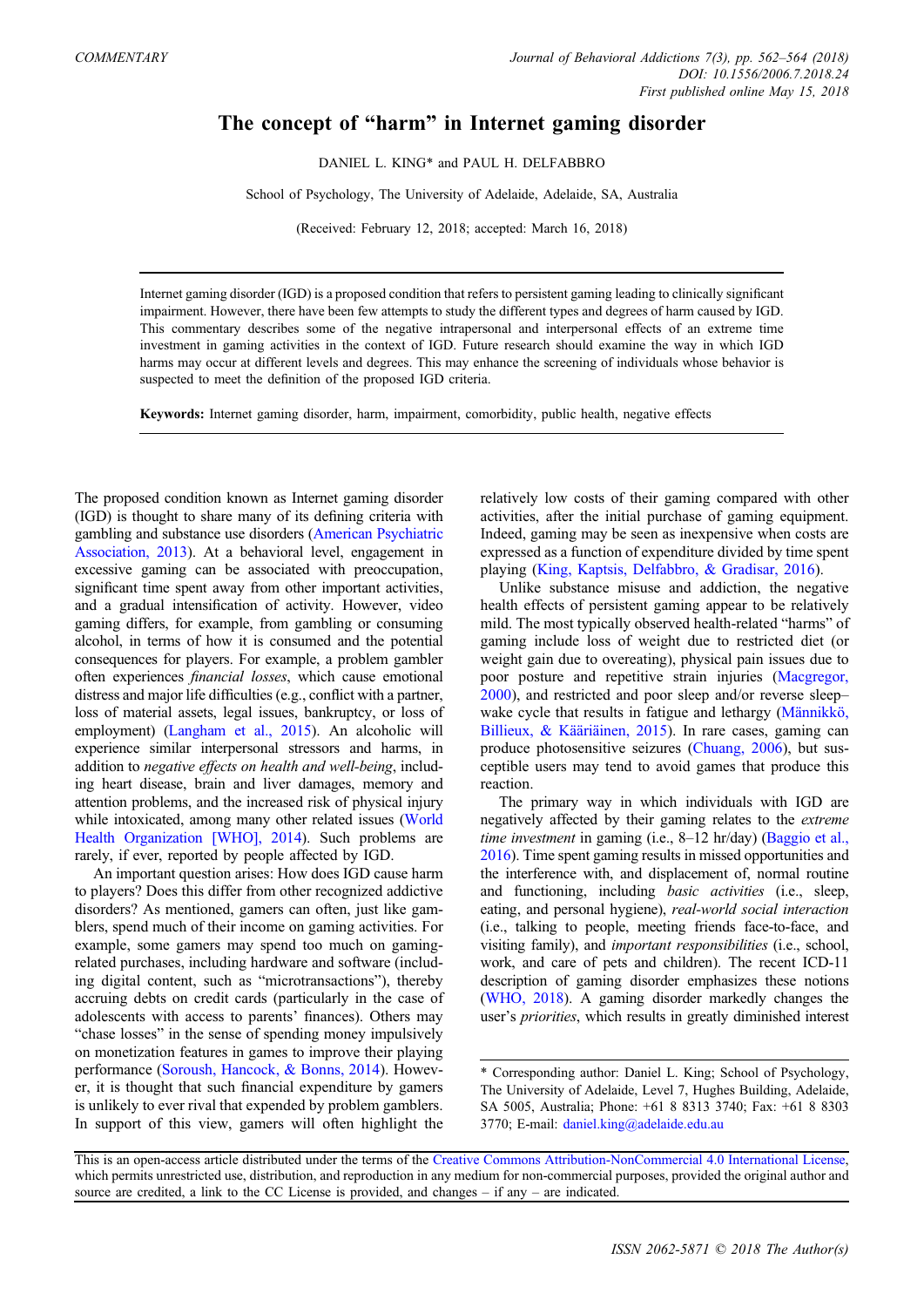in, and capacity to attend to, non-gaming-related information, people, and events. The affected individual becomes increasingly less able and less motivated to regulate gaming time. Consequently, the user *neglects* the real world and his/her roles within it. A wide range of negative outcomes follow this indifference and this may include increasing detachment from reality. A habitual pattern of gaming creates an expanding "void" in the person's life, where progression in important life areas, such as school or career, becomes anchored to the time at which gaming began. Over time, the individual may find it increasingly more difficult to resume their involvement in other activities, due to loss of self-efficacy and/or deterioration of skills. Such experiences appear to share some similarities with gambling, particularly on activities such as electronicgaming machines, where players can sometimes report entering into a "zone" (Schüll, 2012).

When not playing games, an individual with IGD is often preoccupied with gaming, consumed by thoughts of future gaming intentions and opportunities (King & Delfabbro, 2016). The user may increasingly show less care about their present reality and attend less to non-gaming concerns. Preoccupation reduces the availability of cognitive resources for non-gaming tasks, which result in not learning at school, not completing work tasks efficiently or not completing them at all, and not interacting meaningfully with others. The lack of positive reinforcement and success in non-gaming areas further leads the user to retreat into gaming activities. Within a short period of time (i.e., less than 3 months), the user may experience negative consequences, such as failing at school, reprimands or lost productivity at work, and/or arguments with family or a partner. Negative mood states (i.e., usually irritability, sadness, and boredom) accompany the times when the individual is not playing or is less able to play (Dong, Wang, Du, & Potenza, 2017; Kaptsis, King, Delfabbro, & Gradisar, 2016). Such feelings may be amplified by other mood changes linked to poor diet and lack of sleep – which results in the user becoming more detached from the real world and seeking gaming for the relieving effects of play.

Thoughts of gaming for the user tend to be more automatic and require less mental effort and are more pleasant than thinking about the real-world matters. For some gamers, having to think about oneself and the quality of life outside of gaming may be very painful and lead to suicidal ideation (Wu, Lee, Liao, & Chang, 2015). Such thoughts will often be "blocked out" by gaming-related behavior (e.g., browsing gaming websites). Individuals affected in this way can become less patient and respectful toward others and may come to view people as obstacles or interruptions to gaming. The user will regularly take "shortcuts" (i.e., actions that require the lowest effort) to continue or maintain their gaming. The prioritization of gaming develops a pattern of behavioral avoidance (e.g., school truancy, "sick days" from work, and avoiding social meals), not necessarily due to anxieties although they may also be present, but primarily with the intention of limiting the amount of time spent away from the gaming device. When unable to play, the user experiences distress or anhedonia, experiencing a loss or deprivation of purpose.

With the growing scientific interest in the broad effects of digital technology on users, there is a need for further

studies that can clearly articulate the types and severity of harms experienced by individuals with IGD (Przybylski, Weinstein, & Murayama, 2016). Given the above descriptions and examples, researchers should also consider: How does harm manifest *differently* according to certain groups, such as adolescents or individuals with comorbid conditions? Recent models of IGD and Internet-related disorders suggest that many of the behavioral and cognitive changes that produce harmful outcomes can be understood as stemming from the functional brain changes that occur in the context of IGD (Brand, Young, Laier, Wölfling, & Potenza, 2016; Dong & Potenza, 2014). Reduced self-regulation due to altered brain states leads to the prioritization of gamingrelated stimulation that develops a highly time-consuming and inflexible gaming routine that significantly interferes with normal functioning, including severe neglect of oneself, other people, and the real world.

A logical next step for research, and drawing insights from recent developments in gambling research (e.g., Browne et al., 2016), is to examine the way in which IGD harms may occur at different levels and degrees and how these might be assessed. At what point does the cost or harm of the gaming activity come to exceed its benefits? Many of these harms may be relatively minor in isolation (e.g., loss of some sleep), but harmful when they accumulate. Such work has important implications for enhancing our identification and understanding of individuals whose behavior is suspected to meet the definition of the proposed IGD criteria.

Funding sources: This work received financial support from a Discovery Early Career Researcher Award (DECRA) DE170101198 funded by the Australian Research Council.

Authors' contribution: DLK wrote the first draft of the paper and both authors contributed to and have approved the final manuscript.

Conflict of interest: The authors report no conflict of interest. They alone are responsible for the content and writing of the paper.

Ethics: Not applicable.

## REFERENCES

- American Psychiatric Association. (2013). Diagnostic and statistical manual of mental disorders (DSM-5) (5th ed.). Washington, DC: American Psychiatric Association. doi:[10.](http://dx.doi.org/10.1176/appi.books.9780890425596) [1176/appi.books.9780890425596](http://dx.doi.org/10.1176/appi.books.9780890425596)
- Baggio, S., Dupuis, M., Studer, J., Spilka, S., Daeppen, J. B., Simon, O., Berchtold, A., & Gmel, G. (2016). Reframing video gaming and Internet use addiction: Empirical cross-national comparison of heavy use over time and addiction scales among young users. Addiction, 111(3), 513–522. doi[:10.1111/add.](http://dx.doi.org/10.1111/add.13192) [13192](http://dx.doi.org/10.1111/add.13192)
- Brand, M., Young, K. S., Laier, C., Wölfling, K., & Potenza, M. N. (2016). Integrating psychological and neurobiological